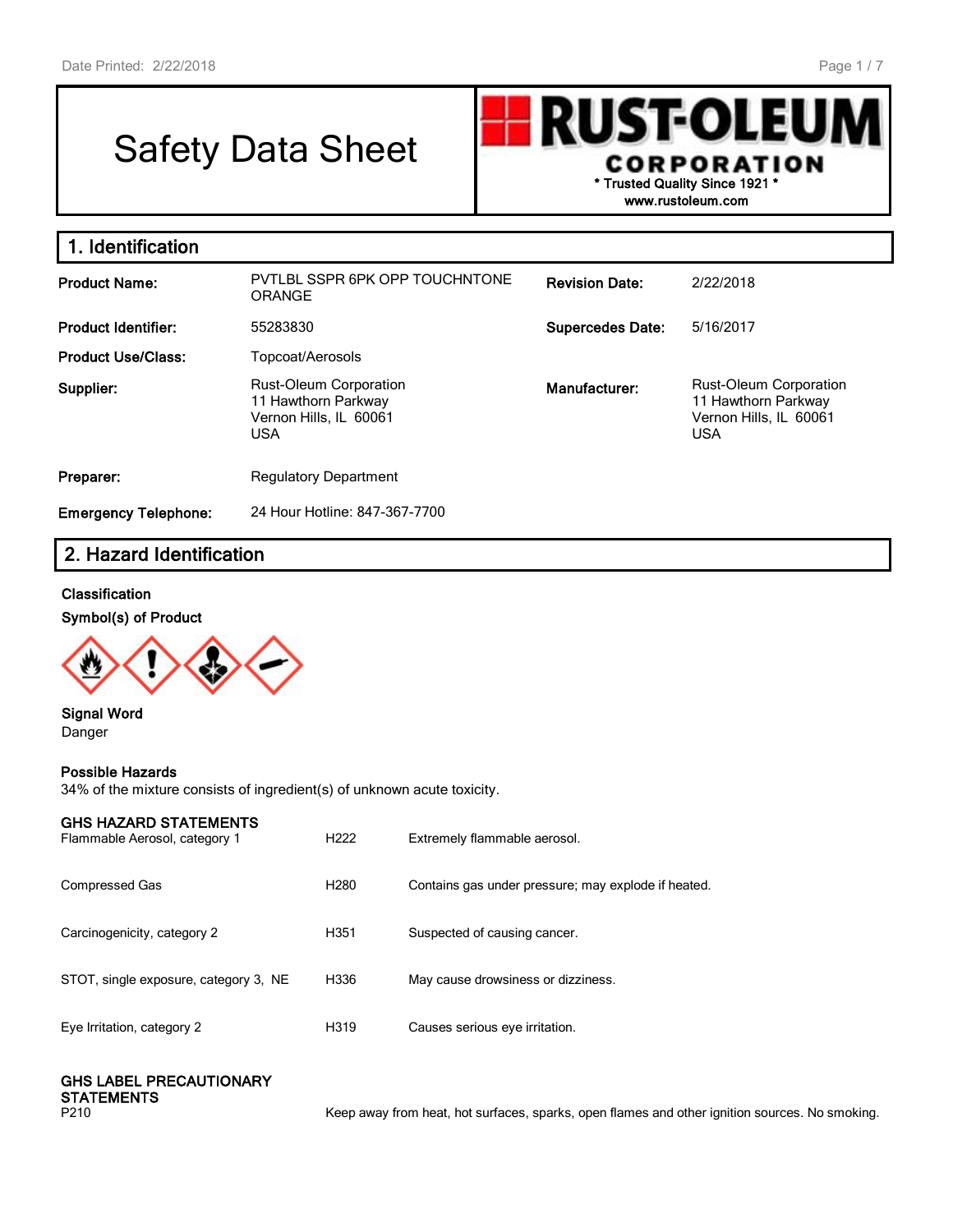| Date Printed: 2/22/2018 | Page 2 / 7                                                                                                                          |
|-------------------------|-------------------------------------------------------------------------------------------------------------------------------------|
| P211                    | Do not spray on an open flame or other ignition source.                                                                             |
| P <sub>251</sub>        | Do not pierce or burn, even after use.                                                                                              |
| P410+P412               | Protect from sunlight. Do not expose to temperatures exceeding 50°C / 122°F.                                                        |
| P410+P403               | Protect from sunlight. Store in a well-ventilated place.                                                                            |
| P201                    | Obtain special instructions before use.                                                                                             |
| P280                    | Wear protective gloves/protective clothing/eye protection/face protection.                                                          |
| P308+P313               | IF exposed or concerned: Get medical advice/attention.                                                                              |
| P405                    | Store locked up.                                                                                                                    |
| P501                    | Dispose of contents/container in accordance with local, regional and national regulations.                                          |
| P261                    | Avoid breathing dust/fume/gas/mist/vapors/spray.                                                                                    |
| P271                    | Use only outdoors or in a well-ventilated area.                                                                                     |
| P304+P340               | IF INHALED: Remove person to fresh air and keep comfortable for breathing.                                                          |
| P312                    | Call a POISON CENTER or doctor/physician if you feel unwell.                                                                        |
| P403+P233               | Store in a well-ventilated place. Keep container tightly closed.                                                                    |
| P264                    | Wash hands thoroughly after handling.                                                                                               |
| P305+P351+P338          | IF IN EYES: Rinse cautiously with water for several minutes. Remove contact lenses, if present<br>and easy to do. Continue rinsing. |
| P337+P313               | If eye irritation persists: Get medical advice/attention.                                                                           |

# **3. Composition / Information On Ingredients**

# **HAZARDOUS SUBSTANCES**

| <b>Chemical Name</b>         | CAS-No.   | Wt.%<br>Range | <b>GHS Symbols</b> | <b>GHS Statements</b>         |
|------------------------------|-----------|---------------|--------------------|-------------------------------|
| Acetone                      | 67-64-1   | 25-50         | GHS02-GHS07        | H <sub>225</sub> -319-332-336 |
| Propane                      | 74-98-6   | $10 - 25$     | GHS04              | H <sub>280</sub>              |
| n-Butane                     | 106-97-8  | $10 - 25$     | GHS04              | H <sub>280</sub>              |
| n-Butyl Acetate              | 123-86-4  | $2.5 - 10$    | GHS02-GHS07        | H <sub>226</sub> -336         |
| Xylenes (o-, m-, p- isomers) | 1330-20-7 | $2.5 - 10$    | GHS02-GHS07        | H226-315-319-332              |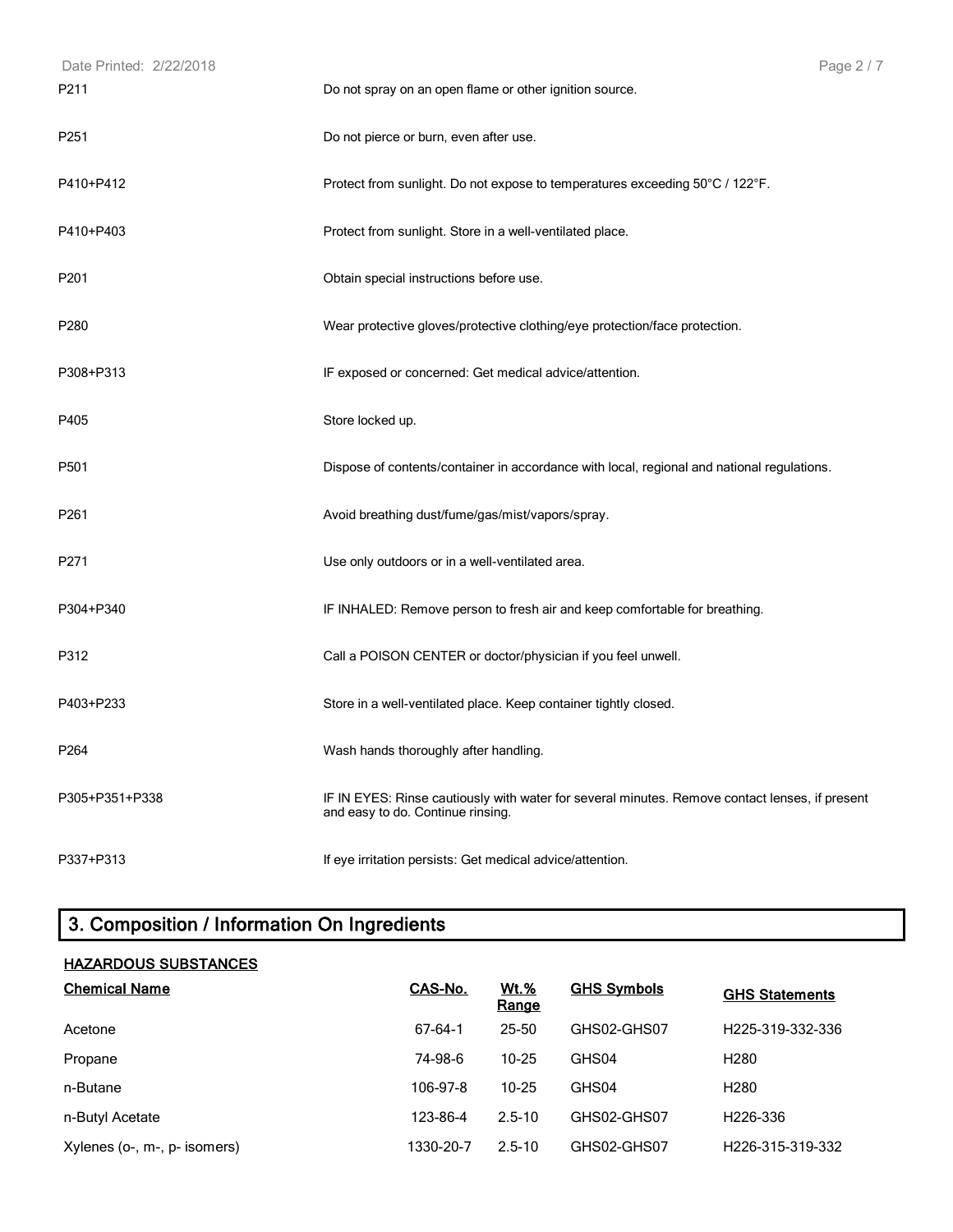| Date Printed: 2/22/2018                |                |             |                       | Page 3/7             |
|----------------------------------------|----------------|-------------|-----------------------|----------------------|
| Naphtha, Petroleum, Hydrotreated Light | 64742-49-0     | $1.0 - 2.5$ | GHS08                 | H <sub>304</sub>     |
| Solvent Naphtha, Light Aromatic        | 64742-95-6     | $0.1 - 1.0$ | GHS07-GHS08           | H304-332             |
| Ethylbenzene                           | $100 - 41 - 4$ | $0.1 - 1.0$ | GHS02-GHS07-<br>GHS08 | H225-304-332-351-373 |
| <b>Titanium Dioxide</b>                | 13463-67-7     | $0.1 - 1.0$ | Not Available         | Not Available        |

### **4. First-Aid Measures**

**FIRST AID - EYE CONTACT:** Immediately flush eyes with plenty of water for at least 15 minutes holding eyelids open. Get medical attention. Do NOT allow rubbing of eyes or keeping eyes closed.

**FIRST AID - SKIN CONTACT:** Wash skin with soap and water. Remove contaminated clothing. Get medical attention if irritation develops or persists.

FIRST AID - INHALATION: If you experience difficulty in breathing, leave the area to obtain fresh air. If continued difficulty is experienced, get medical assistance immediately. Remove to fresh air. If not breathing, give artificial respiration. If breathing is difficult, give oxygen. Get immediate medical attention. Do NOT use mouth-to-mouth resuscitation.

**FIRST AID - INGESTION:** Aspiration hazard: Do not induce vomiting or give anything by mouth because this material can enter the lungs and cause severe lung damage. Get immediate medical attention. If swallowed, get medical attention.

# **5. Fire-Fighting Measures**

**EXTINGUISHING MEDIA:** Alcohol Film Forming Foam, Carbon Dioxide, Dry Chemical, Dry Sand, Water Fog

**UNUSUAL FIRE AND EXPLOSION HAZARDS:** FLASH POINT IS LESS THAN 20°F. EXTREMELY FLAMMABLE LIQUID AND VAPOR!Water spray may be ineffective. Closed containers may explode when exposed to extreme heat. Vapors may form explosive mixtures with air. Vapors can travel to a source of ignition and flash back. Keep containers tightly closed. Isolate from heat, electrical equipment, sparks and open flame. Perforation of the pressurized container may cause bursting of the can. Closed containers may explode when exposed to extreme heat due to buildup of steam. No unusual fire or explosion hazards noted.

**SPECIAL FIREFIGHTING PROCEDURES:** Evacuate area and fight fire from a safe distance. Full protective equipment including self-contained breathing apparatus should be used. Water may be used to cool closed containers to prevent pressure buildup and possible autoignition or explosion. Use water spray to keep fire-exposed containers cool. Containers may explode when heated.

**Special Fire and Explosion Hazard (Combustible Dust):** No Information

#### **6. Accidental Release Measures**

**STEPS TO BE TAKEN IF MATERIAL IS RELEASED OR SPILLED:** Contain spilled liquid with sand or earth. DO NOT use combustible materials such as sawdust. Remove all sources of ignition, ventilate area and remove with inert absorbent and nonsparking tools. Dispose of according to local, state (provincial) and federal regulations. Do not incinerate closed containers. Isolate the hazard area and deny entry to unnecessary and unprotected personnel. Ventilate area, isolate spilled material, and remove with inert absorbent. Dispose of contaminated absorbent, container, and unused contents in accordance with local, state, and federal regulations.

# **7. Handling and Storage**

**HANDLING:** Wash thoroughly after handling. Wash hands before eating. Use only in a well-ventilated area. Follow all SDS and label precautions even after container is emptied because it may retain product residues. Avoid breathing fumes, vapors, or mist. Remove contaminated clothing and launder before reuse. Use only with adequate ventilation. Avoid contact with eyes, skin and clothing.

**STORAGE:** Keep containers tightly closed. Isolate from heat, electrical equipment, sparks and open flame. Contents under pressure. Do not store above 120 ° F. Store large quantities in buildings designed and protected for storage of flammable aerosols. Contents under pressure. Do not expose to heat or store above 120 ° F. Product should be stored in tightly sealed containers and protected from heat, moisture, and foreign materials. Store in a dry, well ventilated place. Keep container tightly closed when not in use. Keep away from heat, sparks, flame and sources of ignition. Avoid excess heat.

**Advice on Safe Handling of Combustible Dust:** No Information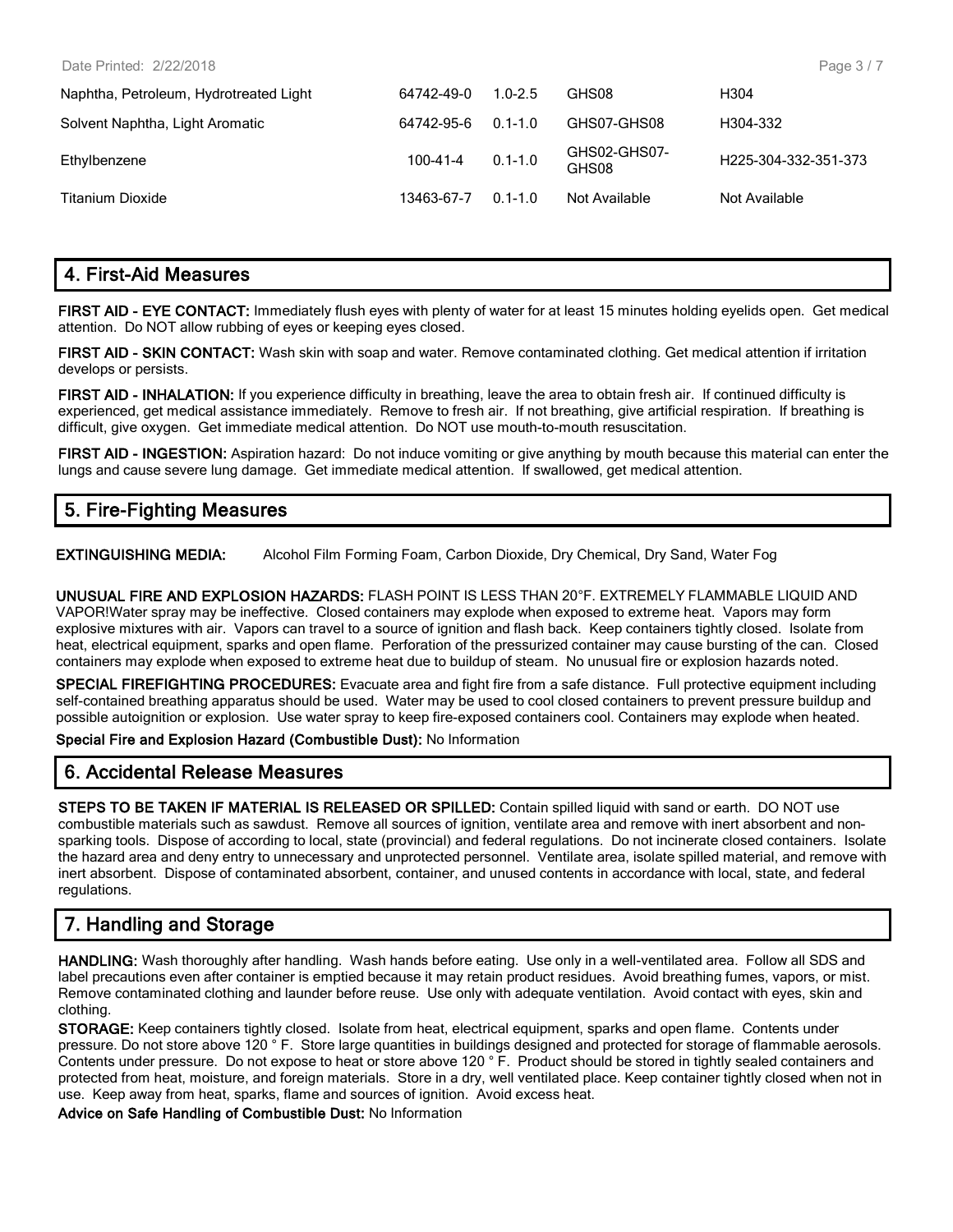# **8. Exposure Controls / Personal Protection**

| <b>Chemical Name</b>                             | CAS-No.    | Weight %<br><b>Less Than</b> | <b>ACGIH TLV-</b><br><b>TWA</b> | <b>ACGIH TLV-</b><br><b>STEL</b> | <b>OSHA PEL-</b><br><b>TWA</b> | <b>OSHA PEL-</b><br><b>CEILING</b> |
|--------------------------------------------------|------------|------------------------------|---------------------------------|----------------------------------|--------------------------------|------------------------------------|
| Acetone                                          | 67-64-1    | 35.0                         | $250$ ppm                       | 500 ppm                          | $1000$ ppm                     | N.E.                               |
| Propane                                          | 74-98-6    | 25.0                         | N.E.                            | N.E.                             | $1000$ ppm                     | N.E.                               |
| n-Butane                                         | 106-97-8   | 15.0                         | N.E.                            | 1000 ppm                         | N.E.                           | N.E.                               |
| n-Butyl Acetate                                  | 123-86-4   | 10.0                         | 50 ppm                          | 150 ppm                          | $150$ ppm                      | N.E.                               |
| Xylenes (o-, m-, p- isomers)                     | 1330-20-7  | 5.0                          | $100$ ppm                       | 150 ppm                          | 100 ppm                        | N.E.                               |
| Naphtha, Petroleum,<br><b>Hydrotreated Light</b> | 64742-49-0 | 5.0                          | N.E.                            | N.E.                             | N.E.                           | N.E.                               |
| Solvent Naphtha, Light<br>Aromatic               | 64742-95-6 | 1.0                          | N.E.                            | N.E.                             | N.E.                           | N.E.                               |
| Ethylbenzene                                     | 100-41-4   | 1.0                          | 20 ppm                          | N.E.                             | $100$ ppm                      | N.E.                               |
| <b>Titanium Dioxide</b>                          | 13463-67-7 | 1.0                          | $10 \text{ ma/m}$ 3             | N.E.                             | $15 \text{ mg/m}$              | N.E.                               |

#### **PERSONAL PROTECTION**

**ENGINEERING CONTROLS:** Use process enclosures, local exhaust ventilation, or other engineering controls to control airborne levels below recommended exposure limits. Use explosion-proof ventilation equipment. Prevent build-up of vapors by opening all doors and windows to achieve cross-ventilation. Provide general dilution of local exhaust ventilation in volume and pattern to keep TLV of hazardous ingredients below acceptable limits.

**RESPIRATORY PROTECTION:** A respiratory protection program that meets OSHA 1910.134 and ANSI Z88.2 requirements must be followed whenever workplace conditions warrant a respirator's use. A NIOSH/MSHA approved air purifying respirator with organic vapor cartridge or canister may be permissible under certain circumstances where airborne concentrations are expected to exceed exposure limits.

**SKIN PROTECTION:** Use impervious gloves to prevent skin contact and absorption of this material through the skin. Nitrile or Neoprene gloves may afford adequate skin protection. Use gloves to prevent prolonged skin contact.

**EYE PROTECTION:** Use safety eyewear designed to protect against splash of liquids.

**OTHER PROTECTIVE EQUIPMENT:** Refer to safety supervisor or industrial hygienist for further information regarding personal protective equipment and its application. Refer to safety supervisor or industrial hygienist for further guidance regarding types of personal protective equipment and their applications.

**HYGIENIC PRACTICES:** Wash thoroughly with soap and water before eating, drinking or smoking. Remove contaminated clothing immediately and launder before reuse.

**Engineering Measures for Combustible Dust:** No Information

#### **9. Physical and Chemical Properties**

| Appearance:                 | Aerosolized Mist           | <b>Physical State:</b>           | Liguid       |
|-----------------------------|----------------------------|----------------------------------|--------------|
| Odor:                       | Solvent Like               | <b>Odor Threshold:</b>           | N.E.         |
| <b>Relative Density:</b>    | 0.713                      | pH:                              | N.A.         |
| Freeze Point, °C:           | N.D.                       | <b>Viscosity:</b>                | N.D.         |
| <b>Solubility in Water:</b> | Slight                     | <b>Partition Coefficient, n-</b> |              |
| Decompostion Temp., °C:     | N.D.                       | octanol/water:                   | N.D.         |
| Boiling Range, °C:          | $-37 - 537$                | <b>Explosive Limits, vol%:</b>   | $0.9 - 13.0$ |
| <b>Flammability:</b>        | <b>Supports Combustion</b> | Flash Point, °C:                 | -96          |
| <b>Evaporation Rate:</b>    | <b>Faster than Ether</b>   | Auto-ignition Temp., °C:         | N.D.         |
| <b>Vapor Density:</b>       | Heavier than Air           | <b>Vapor Pressure:</b>           | N.D.         |
|                             |                            |                                  |              |

(See "Other information" Section for abbreviation legend)

# **10. Stability and Reactivity**

**CONDITIONS TO AVOID:** Avoid temperatures above 120°F (49°C). Avoid all possible sources of ignition.

**INCOMPATIBILITY:** Incompatible with strong oxidizing agents, strong acids and strong alkalies.

**HAZARDOUS DECOMPOSITION:** By open flame, carbon monoxide and carbon dioxide. When heated to decomposition, it emits acrid smoke and irritating fumes. Contains solvents which may form carbon monoxide, carbon dioxide, and formaldehyde.

**HAZARDOUS POLYMERIZATION:** Will not occur under normal conditions.

**STABILITY:** This product is stable under normal storage conditions.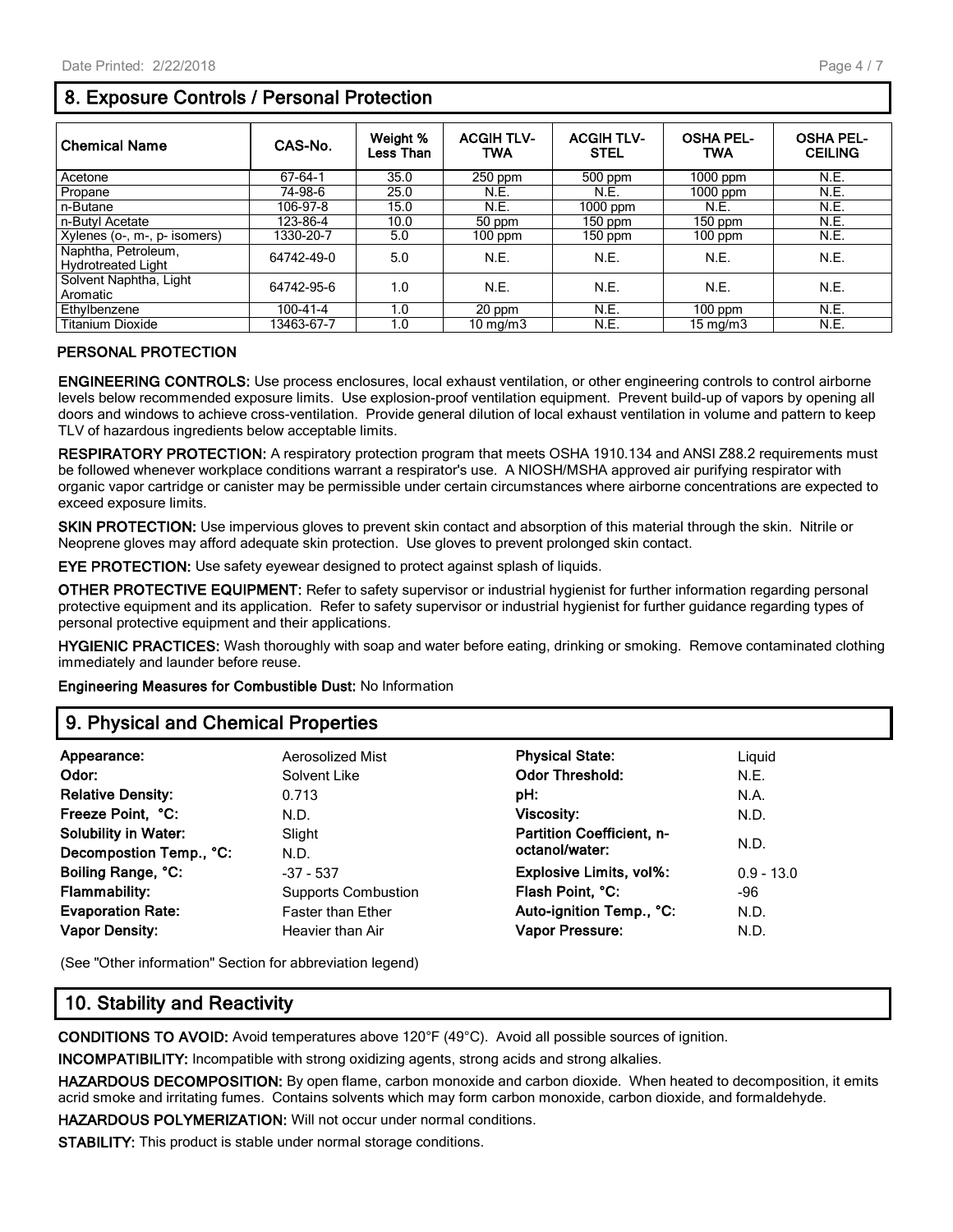# **11. Toxicological Information**

**EFFECTS OF OVEREXPOSURE - EYE CONTACT:** Causes Serious Eye Irritation

**EFFECTS OF OVEREXPOSURE - SKIN CONTACT:** Substance may cause slight skin irritation. Prolonged or repeated contact may cause skin irritation. May cause skin irritation. Allergic reactions are possible.

**EFFECTS OF OVEREXPOSURE - INHALATION:** Harmful if inhaled. High gas, vapor, mist or dust concentrations may be harmful if inhaled. Avoid breathing fumes, spray, vapors, or mist. High vapor concentrations are irritating to the eyes, nose, throat and lungs. Prolonged or excessive inhalation may cause respiratory tract irritation.

**EFFECTS OF OVEREXPOSURE - INGESTION:** Aspiration hazard if swallowed; can enter lungs and cause damage. Harmful if swallowed.

**EFFECTS OF OVEREXPOSURE - CHRONIC HAZARDS:** Overexposure to xylene in laboratory animals has been associated with liver abnormalities, kidney, lung, spleen, eye and blood damage as well as reproductive disorders. Effects in humans, due to chronic overexposure, have included liver, cardiac abnormalities and nervous system damage. IARC lists Ethylbenzene as a possible human carcinogen (group 2B). Contains Titanium Dioxide. Titanium Dioxide is listed as a Group 2B-"Possibly carcinogenic to humans" by IARC. No significant exposure to Titanium Dioxide is thought to occur during the use of products in which Titanium Dioxide is bound to other materials, such as in paints during brush application or drying. Risk of overexposure depends on duration and level of exposure to dust from repeated sanding of surfaces or spray mist and the actual concentration of Titanium Dioxide in the formula. (Ref: IARC Monograph, Vol. 93, 2010)May cause central nervous system disorder (e.g., narcosis involving a loss of coordination, weakness, fatigue, mental confusion, and blurred vision) and/or damage. Reports have associated repeated and prolonged occupational overexposure to solvents with permanent brain and nervous system damage. High concentrations may lead to central nervous system effects (drowsiness, dizziness, nausea, headaches, paralysis, and blurred vision) and/or damage.

PRIMARY ROUTE(S) OF ENTRY: Eye Contact, Ingestion, Inhalation, Skin Absorption, Skin Contact

#### **ACUTE TOXICITY VALUES**

#### **The acute effects of this product have not been tested. Data on individual components are tabulated below:**

| CAS-No.        | <b>Chemical Name</b>                   | Oral LD50        | Dermal LD50         | Vapor LC50      |
|----------------|----------------------------------------|------------------|---------------------|-----------------|
| 67-64-1        | Acetone                                | 5800 mg/kg Rat   | >15700 mg/kg Rabbit | 50.1 mg/L Rat   |
| 106-97-8       | n-Butane                               | N.F.             | N.E.                | 658 mg/L Rat    |
| 123-86-4       | n-Butyl Acetate                        | 10768 mg/kg Rat  | >17600 mg/kg Rabbit | $> 21$ mg/L Rat |
| 1330-20-7      | Xylenes (o-, m-, p- isomers)           | 3500 mg/kg Rat   | >4350 mg/kg Rabbit  | 29.08 mg/L Rat  |
| 64742-49-0     | Naphtha, Petroleum, Hydrotreated Light | >5000 mg/kg Rat  | >3160 mg/kg Rabbit  | >4951 mg/L Rat  |
| 64742-95-6     | Solvent Naphtha, Light Aromatic        | 8400 mg/kg Rat   | >2000 mg/kg Rabbit  | N.E.            |
| $100 - 41 - 4$ | Ethylbenzene                           | 3500 mg/kg Rat   | 15400 mg/kg Rabbit  | 17.4 mg/L Rat   |
| 13463-67-7     | Titanium Dioxide                       | >10000 mg/kg Rat | 2500 mg/kg          | N.E.            |

N.E. - Not Established

# **12. Ecological Information**

**ECOLOGICAL INFORMATION:** Product is a mixture of listed components. Product is a mixture of listed components.

#### **13. Disposal Information**

**DISPOSAL INFORMATION:** Dispose of material in accordance to local, state, and federal regulations and ordinances. Do not allow to enter waterways, wastewater, soil, storm drains or sewer systems. Do not incinerate closed containers. This product as supplied is a USEPA defined ignitable hazardous waste. Dispose of unusable product as a hazardous waste (D001) in accordance with local, state, and federal regulation.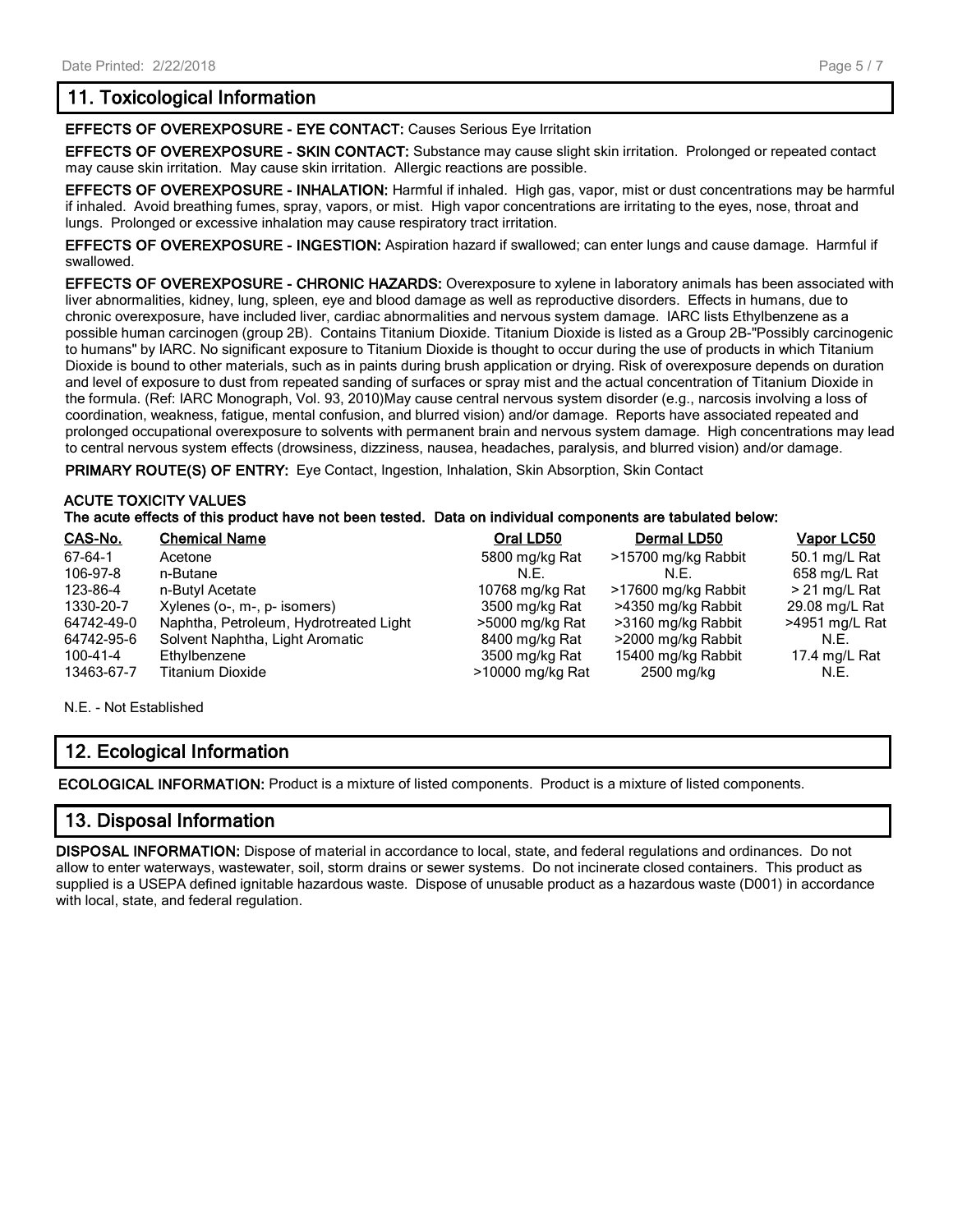# **14. Transport Information**

|                              | Domestic (USDOT)                               | International (IMDG) | Air (IATA) | <b>TDG (Canada)</b>                            |
|------------------------------|------------------------------------------------|----------------------|------------|------------------------------------------------|
| <b>UN Number:</b>            | N.A.                                           | 1950                 | 1950       | N.A.                                           |
| <b>Proper Shipping Name:</b> | Paint Products in<br><b>Limited Quantities</b> | Aerosols             | Aerosols   | Paint Products in<br><b>Limited Quantities</b> |
| <b>Hazard Class:</b>         | N.A.                                           | 2.1                  | 2.1        | N.A.                                           |
| <b>Packing Group:</b>        | N.A.                                           | N.A.                 | N.A.       | N.A.                                           |
| <b>Limited Quantity:</b>     | Yes                                            | Yes                  | Yes        | Yes                                            |

### **15. Regulatory Information**

#### **U.S. Federal Regulations:**

#### **CERCLA - SARA Hazard Category**

This product has been reviewed according to the EPA 'Hazard Categories' promulgated under Sections 311 and 312 of the Superfund Amendment and Reauthorization Act of 1986 (SARA Title III) and is considered, under applicable definitions, to meet the following categories:

No Information

#### **Sara Section 313:**

This product contains the following substances subject to the reporting requirements of Section 313 of Title III of the Superfund Amendment and Reauthorization Act of 1986 and 40 CFR part 372:

#### **Chemical Name CAS-No.**

| Xylenes (o-, m-, p- isomers) | 1330-20-7 |
|------------------------------|-----------|
| Ethylbenzene                 | 100-41-4  |

#### **Toxic Substances Control Act:**

This product contains the following chemical substances subject to the reporting requirements of TSCA 12(b) if exported from the United States:

No TSCA 12(b) components exist in this product.